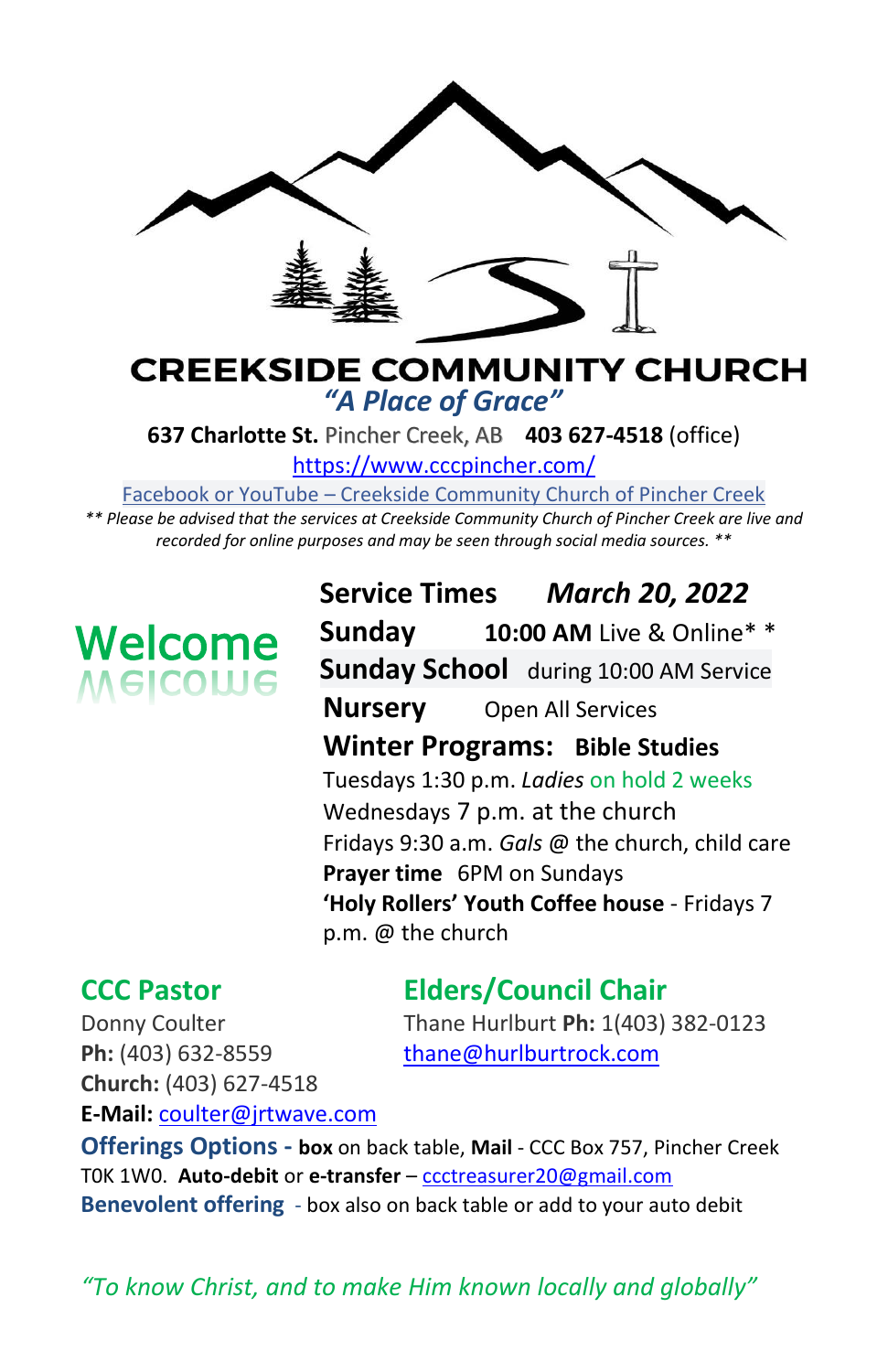## **Ministries & Outreach**

**Community** Joy Hurlburt *Deacon, Congregational Care 403 330-5399* [joy@hurlburtrock.com](mailto:joy@hurlburtrock.com)

**Missions** – please speak to Pastor Donny

**Prayer Needs** Pastor Donny

**Youth Ministry 'Holy Rollers' Youth**

# **Today's Service**

**Welcome and Announcements** *Thane Hurlburt & Pastor Donny*

- ➢ **Mission Focus today –** Compassionate Hope Foundation
- ➢ **Hymn sing** led by Mel & Margie **–** every 2nd Sunday **April 10**
- > Men's Breakfast at church every 3<sup>rd</sup> Saturday April 17
- ➢ **Ladies Tuesday Bible –** Resumes April 5
- ➢ **Membership Celebration Potluck – Mar 27** we have had several new members join this last year and we want to celebrate! EVERYONE is welcome! Please bring 1 dish to feed 8 people.
- ➢ **New members for March 27 – Cliff and Marge Coverdale and Jeff and Darcy Dejax**

#### **Worship through Music** *Led by Dana*

*Your Grace is Enough All who are Thirsty*

#### **Mission Focus**

*This I Believe Wonderful Merciful Savior*

#### **through Prayer and Praise** *Led by*

- $\checkmark$  Praise for God's promises to hear our prayers
- $\checkmark$  Please pray for Sherry and Ken Akitt in the death of Ken's brother, Vic
- $\checkmark$  Pray together with the churches of Ukraine for strength when there is no rest, food or shelter, for safety when bombardment strikes their communities, for safe passage for refugees from the conflict
- $\checkmark$  Please pray for the people of Russia, for courage to speak truth to the war on Ukraine. Please pray for Putin, and for us that we would trust God's promises
- $\checkmark$  Daryl White waiting for appointment with cancer clinic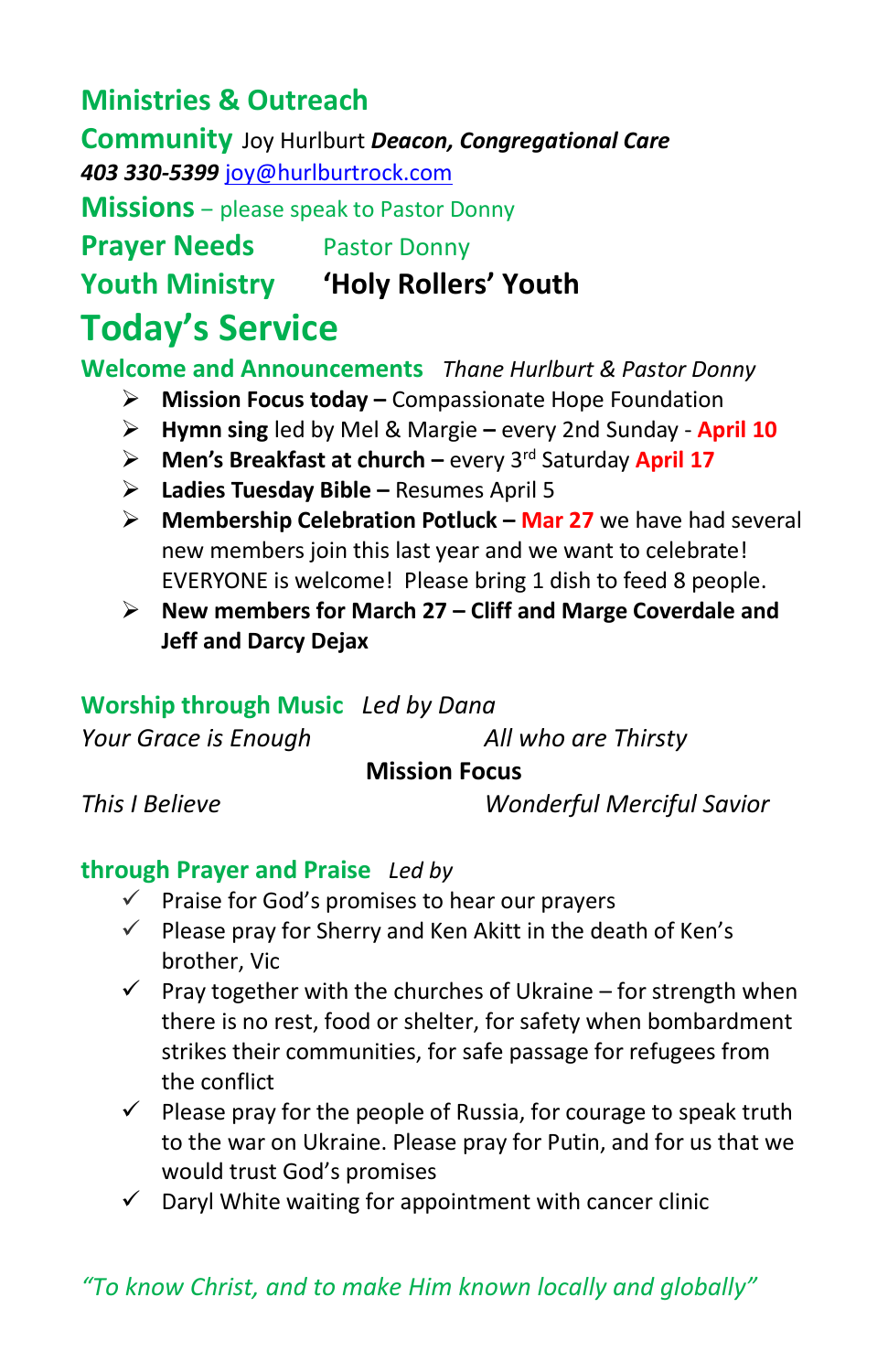#### **Today's Message Notes . . .**

**Living Different -** Walking worthy **Ephesians 4:1** 

- 1. Walk what's it mean?
- 2. Worthy means drawing down the scale to weigh as much as
	- Our life should be on balance with
	- Colossians 1:9 Walk worthy Of
	- I Thess 2:12 Walk worthy of \_\_\_\_\_\_\_\_\_\_\_\_\_\_\_\_\_\_\_\_\_\_\_\_\_\_\_\_\_
	- Eph 4:1 Walk worthy of \_\_\_\_\_\_\_\_\_\_\_\_\_\_\_\_\_\_\_\_\_\_\_\_\_\_\_\_\_\_\_\_
	- Phil 1:27 Let your conduct be worthy
- 3. Of the Calling by which you have been called
	- A. We must have a proper balance of Doctrine and Practice
	- B. Bought with a price
		- I Corinthians 6:19
		- Acts  $2.20$
		- I Corinthians 7:23
		- Galatians 3:13
		- I Peter 1:17-19
		- Revelation 5:9
	- C. Raised from the Dead
		- Ephesians 2:1-10
			- Illustration: John 11:43,44 Lazarus

Practical Help:

- 1. I need to find out from the Word what God considers worthy
- 2. I need to ask myself is what I do, what I say, what I think worthy (have the same weight as) my calling
- *3. If there is the lack of the active work and presence of the Holy Spirit in your life then I challenge YOU to question your salvation!*

*"To know Christ, and to make Him known locally and globally"*